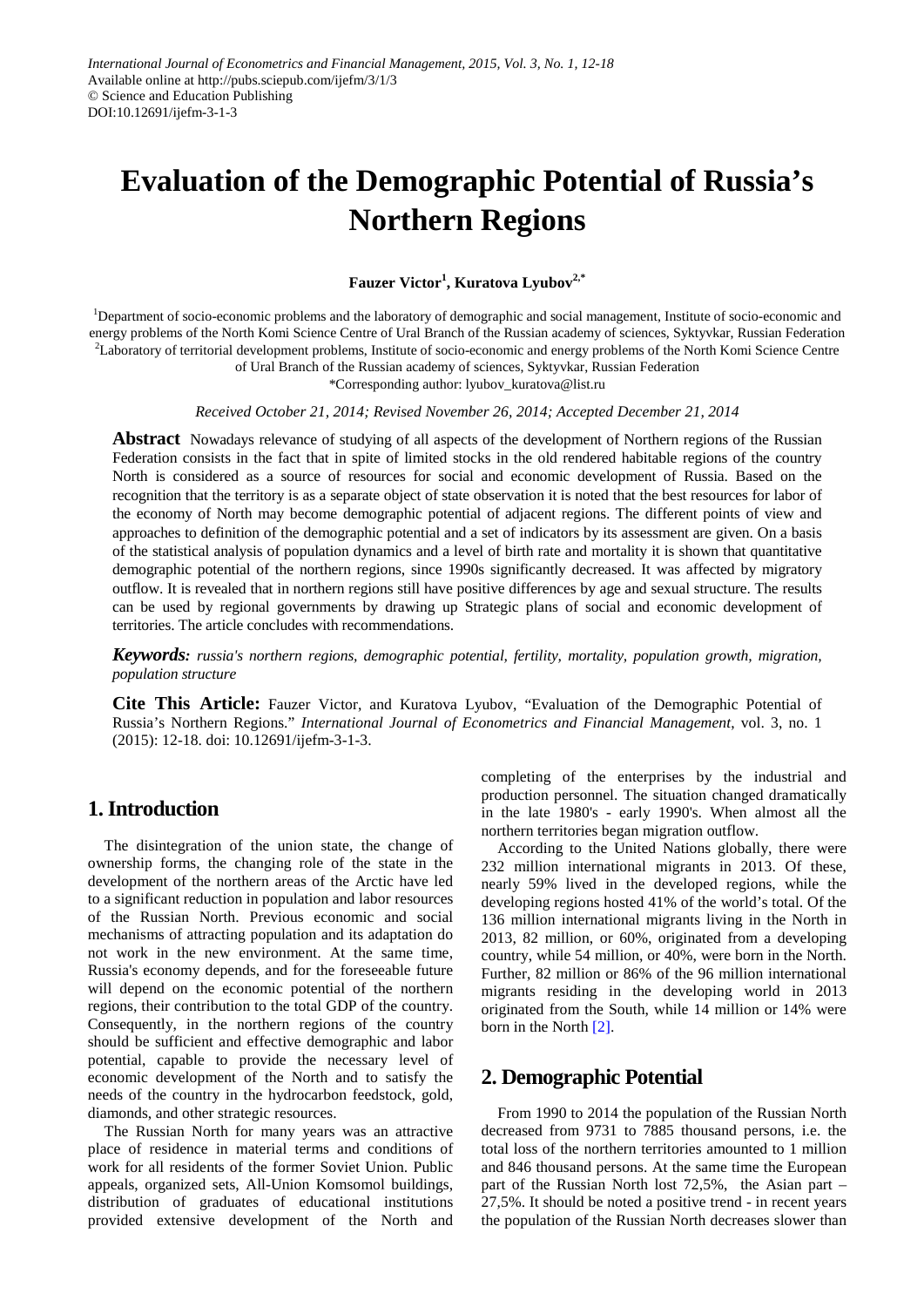the population of Russia. If during the period from 1990 to 2000, Russia has lost 775 thousand persons, over the past 14 years, from 2000 to 2014 the country has lost 3 million and 223 thousand persons. The population of the Russian North decreased by 1 million 278 thousand persons during the period from 1990 to 1999, and during the period from 2000 to 2014 only by 568 thousand persons. In other words the Russian North began to lose the population 3,1 times smaller. It happened because of a consequence of population growth in the Asian North and due to reduced rates of reduction in the European North. If the whole during the period from 1990 to 2013 the Asian North lost 507 thousand persons, and the European North - 1 million and 339 thousand persons. Over the past 14 years, the population of the Asian North increased by 87 thousand persons and the European North lost 655 thousand persons [\(Table 1\)](#page-1-0).

In the European North the biggest losses in the population suffered Murmansk Oblast for about 420 thousand persons (of the number of its population in 1990). Then follow the Komi Republic – 377 thousand persons

(30,2%), Arkhangelsk region – 384 thousand persons (24,4%), the Republic of Karelia – 158 thousand persons (19,9%).

On the Asian North 6 of 8 regions lost population, and 2 regions had an absolute growth. The leader in population decline is Chukotka Autonomous Area – 111 thousand persons (68,5% of the number of its population in 1990). A significant decline in population was in the Magadan Oblast – 240 thousand persons (61,5%); Kamchatka Krai  $-157$  thousand persons (32,9%); Sakhalin Oblast  $-223$ thousand persons (31.2%). In the Republic of Sakha (Yakutia), the loss amounted to 14% of the population in 1990 or 156 thousand persons. In the Asian North there is also located two autonomous districts in which, on the contrary, there was an increase of the population: in the Khanty-Mansiysk (Yugra) Autonomous Area – 330 thousand persons (126%) and in the Yamal-Nenets Autonomous Area – 51 thousand persons (110,4%). In the Republic of Tuva was a small decline in the population for about 1 thousand persons (0,3%).

**Table 1. The population of northern regions of Russia, which territories completely refer to the Far North and districts equated to them in 1990-2014, million persons**

<span id="page-1-0"></span>

| Regions                              | 1990  | 2000  | 2010  | 2014  |
|--------------------------------------|-------|-------|-------|-------|
| <b>Russian Federation</b>            | 147,7 | 146,9 | 142,8 | 143,7 |
| Russian North                        | 9,7   | 8,5   | 7,9   | 7,9   |
| European North                       | 4,8   | 4,1   | 3,6   | 3,5   |
| RepublicofKarelia                    | 0,8   | 0,7   | 0.6   | 0,6   |
| The Komi Republic                    | 1,2   | 1,1   | 0.9   | 0,9   |
| ArkhangelskOblast                    | 1,6   | 1,4   | 1,2   | 1,2   |
| MurmanskOblast                       | 1,2   | 0,9   | 0,8   | 0,8   |
| AsianNorth                           | 4,9   | 4,3   | 4,3   | 4,4   |
| RepublicofSakha (Yakutia)            | 1,1   |       | 9,6   |       |
| RepublicofTyva                       | 0,3   | 0.3   | 0.3   | 0,3   |
| KamchatkaKrai                        | 0,5   | 0,4   | 0.3   | 0.3   |
| MagadanOblast                        | 0,4   | 0,2   | 0,2   | 0,2   |
| SakhalinOblast                       | 0,7   | 0,6   | 0,5   | 0,5   |
| Khanty-Mansi Autonomous Area - Yugra | 1,3   | 1,4   | 1,5   | 1,6   |
| Yamalo-NenetsAutonomousArea          | 0,5   | 0,5   | 0.5   | 0,5   |
| ChukotkaAutonomousArea               | 0,2   | 0,1   | 0,1   | 0,1   |

**Table 2. The number of births, the number of deaths and natural increase of the population of the northern regions, which territories completely refer to the Far North and districts equated to them in 1995-2013, persons**

<span id="page-1-1"></span>

| <b>Regions</b> | Year | The number of births | The number of deaths | Natural increase of the population |
|----------------|------|----------------------|----------------------|------------------------------------|
| Russian North  | 1995 | 95211                | 109052               | $-13841$                           |
|                | 2000 | 87133                | 99215                | $-12082$                           |
|                | 2005 | 99598                | 105529               | $-5931$                            |
|                | 2013 | 119125               | 81184                | 37941                              |
| European North | 1995 | 39705                | 62178                | $-22473$                           |
|                | 2000 | 36450                | 59022                | $-22572$                           |
|                | 2005 | 40341                | 61422                | $-21081$                           |
|                | 2013 | 44504                | 44272                | 232                                |
| Asian North    | 1995 | 55506                | 46874                | 8632                               |
|                | 2000 | 50683                | 40193                | 10490                              |
|                | 2005 | 59257                | 44107                | 15150                              |
|                | 2013 | 74621                | 36912                | 37709                              |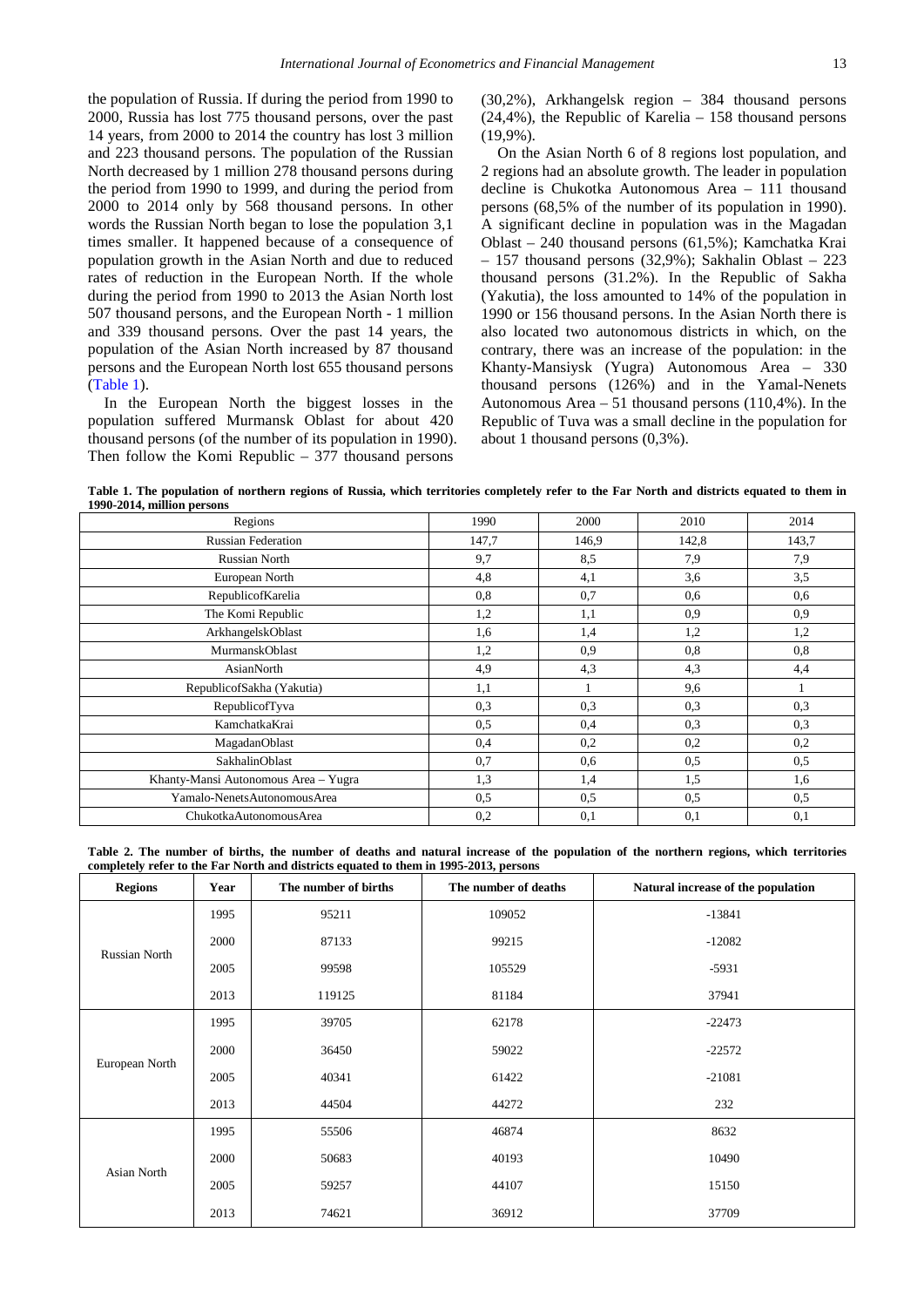Thus, it is possible to emphasize that if current trends won't change through a short period of time the state and society will face a situation of acute shortage of labor, which make up will be very difficult.

#### **3. Fertility, Mortality, Life Expectancy**

Formation of the demographic potential of the northern regions is organically linked with the processes occurring in Russia as a whole. These are the cases of fertility, mortality and life expectancy dynamics. Flowing within the general trends in the European and the Asian North demographic dynamics has its own specificity and difference. The most important and the main difference is that in the whole in the Asian North the number of births consistently exceeds the number of deaths [\(Table 2\)](#page-1-1).

In 2013 for the first time since 1992 in the European North, there is a natural increase of the population by reducing the number of deaths, as well as in Russia as a whole. Positive natural increase of the European North provided the Komi Republic (1952 persons) and Murmansk region (674 persons). Positive natural increase of the, the Asian North provided all its regions except the Sakhalin region.

It should also be noted that in the past fourteen years there has been a positive growth trend in fertility. This applies to increasing the number of births and total fertility rates. Significant role in increasing the birth rate has played a change in the system of values in the population. So the most important role in life plays a family, which was noted by more than two thirds of respondents (68%). The next place in the ranking takes a health (42%), a professional career (40%) and children (less than a third - 29%). Our monitoring of the reproductive attitudes of students revealed the following hierarchy of values in life: to have a good health – 74% of respondents; to have a material well-being – 72,3%; to have children – 59.3%; to have a good housing – 55.9%; to achieve success in their work – 47,6%; that the marriage was stable  $-43,3\%$ ; to realize themselves in various spheres of life –  $36,8\%$ ; to be married –  $33,7\%$ ; to spend leisure time  $-25\%$  [1].

The mortality has a tendency to decrease since 2004. At the same time, it should be emphasized that years of potential life of working age due to malignant neoplasms in 2010 amounted to 43 138 years (including men - 27812 years, women - 15326 years), the European North - 19456 years (including men - 12868 years, women - 6588 years), the Asian North - 23682 years (including men - 14944 years, women - 8738 years). GRP forgone as a result of the loss of years of potential life of working age due to malignant neoplasms in 2010 in northern Russia totaled 40,771 billion rubles (0,83% of GRP), in the European North – 9,114 billion rubles (0,85% of GRP), in the Asian North – 31,657 billion rubles (0,82% of GRP) [calculated from 4].

It is known that in all the northern territories (except for the Khanty-Mansi and Yamal-Nenets Autonomous Areas), life expectancy for both of men and women, is lower than the Russian average. However reserves of growth in life expectancy in the Russian North is enormous, even when compared with the corresponding figures calculated by the other territories of Russia or by the similar climatic

conditions of the regions in USA (79 years for both sexes, 2012) and Canada (81 years for both sexes, 2012). In comparison with the average Russian indicators reserves of increase in average life expectancy in northern territories make 9 years for men and 11 years for women. In comparison with the maximum level of life expectancy reached at some Russian territories, reserves of growth of the life expectancy of the population can be estimated more than in 18 years for men and more than 15 years for women in the north. For example the life expectancy for men of the Republic of Tyva makes 55,5 years, and for men of Chukotka Autonomous Area – 56,6 years (take the last and penultimate places in the Russian Federation). The worst indicators of women' life expectancy are in Chukotka Autonomous Area – 64,9 years and in the Republics of Tyva  $-66.9$  years. For comparison, the average expected life expectancy of men in Australia makes 80 years and of women makes 84 years [5]. As you can see, it's a break for a whole historical epoch, indicating a fundamentally different quality of life.

#### **4. The Impact of Migration**

Along with births and deaths, migration is one of the three demographic components of population change, and it has often been described as the most difficult to measure, model and forecast. Unlike fertility and mortality, migration is not a single unique event in time and space, but can repeat itself over the lifetime of an individual. Thus, the volume and type of migration measured and analyzed depend on the definitions used to identify a migrant [3].

Migration plays the critical role in the population formation of the northern territories. Since the migration process gives relatively inexpensive labor at no additional cost to the education and training. Today, their role is also high. But if during the period of extensive development of the North and Arctic migration contributed to the growth of the population, today the situation is reversed [\(Table 3\)](#page-3-0).

The dynamics of the population of the Russian North mainly determined by the migration population loss in the last 20 years [\(Table 4\)](#page-3-1).

Negative migration dynamics characterized both the European and Asian North. However, Asian North, in contrast to the European, differs stable positive natural increase.

Inside the northern regions has been a different combination of natural and mechanical population growth.

In 1991-1995 overall positive growth had only the Khanty-Mansiysk Autonomous Area - 23 thousand persons and the Republic of Tuva – 0,6 thousand persons. The European North had negative natural and mechanical growth. On the Asian North natural decline was only in the Sakhalin area - 7582 person and mechanical grows was everywhere.

In 1996-2000 only Khanty-Mansiysk Autonomous Area (80,164 persons), the Yamal-Nenets Autonomous Area (11221 persons) and the Republic of Tuva (687 persons) had an overall positive growth/ The Khanty-Mansiysk Autonomous Area had positive natural and mechanical growth and the Yamal-Nenets Autonomous Area and Republic of Tyva - only natural growth.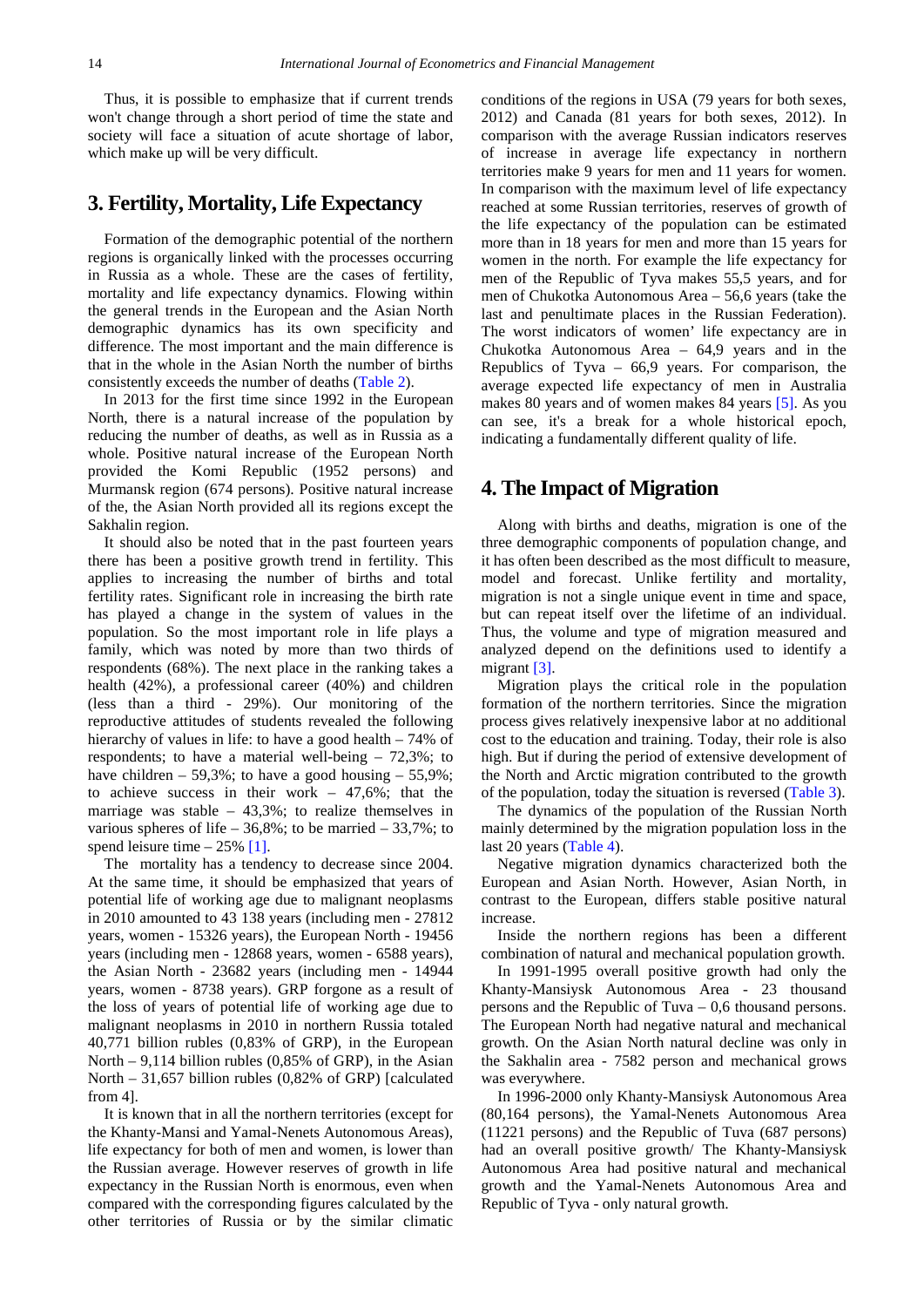<span id="page-3-0"></span>

|                           |               | Increase (decrease) |             |            | The average annual increase (decrease) |            |
|---------------------------|---------------|---------------------|-------------|------------|----------------------------------------|------------|
| <b>Regions</b>            | <b>Period</b> | overall             | natural     | mechanical | natural                                | mechanical |
| <b>Russian Federation</b> | 1991-1995     | 17892               | -2599396    | 2617288    | -519879                                | 523458     |
|                           | 1996-2000     | -1988027            | -4127058    | 2139031    | $-825412$                              | 427806     |
|                           | 2001-2005     | $-3067029$          | -4406566    | 1339537    | $-881313$                              | 267907     |
|                           | 2006-2010     | $-371149$           | $-2007821$  | 1636672    | $-401564$                              | 327334     |
|                           | 2011-2013     | 801498              | $-109329$   | 910827     | $-36443$                               | 303609     |
|                           | 1991-2013     | $-4606815$          | $-13250170$ | 8643355    | -576094                                | 375798     |
|                           | 1991-1995     | $-831771$           | 56634       | $-888405$  | 11327                                  | $-177681$  |
|                           | 1996-2000     | -499390             | $-24132$    | -475258    | $-4826$                                | $-95052$   |
| <b>Russian North</b>      | 2001-2005     | $-303318$           | $-33950$    | $-269368$  | $-6790$                                | $-53874$   |
|                           | 2006-2010     | $-168742$           | 82960       | $-251702$  | 16592                                  | $-50340$   |
|                           | 2011-2013     | $-29938$            | 102918      | $-132856$  | 34306                                  | $-44285$   |
|                           | 1991-2013     | -1833159            | 184430      | $-2017589$ | 8018                                   | $-87721$   |
|                           | 1991-1995     | $-379853$           | $-51645$    | $-328208$  | $-10329$                               | $-65642$   |
|                           | 1996-2000     | $-345550$           | $-86151$    | $-259399$  | $-17230$                               | $-51880$   |
|                           | 2001-2005     | $-303426$           | $-110443$   | $-192983$  | $-22088$                               | -38597     |
| European North            | 2006-2010     | $-199506$           | $-46013$    | $-153493$  | $-9203$                                | $-30698$   |
|                           | 2011-2013     | $-91452$            | $-3729$     | $-87723$   | $-1243$                                | $-29241$   |
|                           | 1991-2013     | -1319787            | -297981     | $-1021806$ | $-12956$                               | $-44426$   |
| AsianNorth                | 1991-1995     | $-451918$           | 108279      | $-560197$  | 21656                                  | $-112039$  |
|                           | 1996-2000     | $-153840$           | 62019       | $-215859$  | 12404                                  | $-43172$   |
|                           | 2001-2005     | 108                 | 76493       | $-76385$   | 15298                                  | $-15277$   |
|                           | 2006-2010     | 30764               | 128973      | -98209     | 25795                                  | $-19642$   |
|                           | 2011-2013     | 61514               | 106647      | $-45133$   | 35549                                  | $-15044$   |
|                           | 1991-2013     | -513372             | 482411      | -995783    | 20974                                  | $-43295$   |

**Table 3. Increase (decrease) of the population of the northern regions, which territories completely refer to the Far North and districts equated to them in 1991-2013, persons**

**Table 4. Increase (decrease) of the components of population change of the northern regions, which territories completely refer to the Far North and districts equated to them in 1991-2013, persons**

<span id="page-3-1"></span>

| Regions                              | Increase (decrease) |           |            |  |  |  |
|--------------------------------------|---------------------|-----------|------------|--|--|--|
|                                      | overall             | natural   | mechanical |  |  |  |
| 1991-1995                            |                     |           |            |  |  |  |
| European North                       | -379853             | $-51645$  | $-328208$  |  |  |  |
| Republic of Karelia                  | $-28099$            | $-18643$  | $-9456$    |  |  |  |
| Komi Republic                        | $-107235$           | $-2297$   | $-104938$  |  |  |  |
| Arkhangelsk Oblast                   | $-92896$            | $-26074$  | $-66822$   |  |  |  |
| Murmansk Oblast                      | $-151623$           | $-4631$   | $-146992$  |  |  |  |
| Asian North                          | $-451918$           | 108279    | $-560197$  |  |  |  |
| Republic of Sakha (Yakutia)          | -98663              | 40393     | $-139056$  |  |  |  |
| Republic of Tyva                     | 583                 | 14739     | $-14156$   |  |  |  |
| Kamchatka Oblast                     | $-72148$            | 1523      | $-73671$   |  |  |  |
| MagadanOblast                        | $-144310$           | 916       | $-145226$  |  |  |  |
| Sakhalin Oblast                      | $-85394$            | $-7582$   | $-77812$   |  |  |  |
| Khanty-Mansi Autonomous Area - Yugra | 23146               | 36583     | $-13437$   |  |  |  |
| Yamalo-Nenets Autonomous Area        | $-1527$             | 18952     | $-20479$   |  |  |  |
| Chukotka Autonomous Area             | $-73605$            | 2755      | $-76360$   |  |  |  |
|                                      | 1996-2000           |           |            |  |  |  |
| European North                       | $-345550$           | $-86151$  | -259399    |  |  |  |
| Republic of Karelia                  | $-34547$            | $-23977$  | $-10570$   |  |  |  |
| Komi Republic                        | $-89770$            | $-11643$  | $-78127$   |  |  |  |
| Arkhangelsk Oblast                   | $-106946$           | $-41473$  | $-65473$   |  |  |  |
| Murmansk Oblast                      | $-114287$           | $-9058$   | $-105229$  |  |  |  |
| Asian North                          | $-153840$           | 62019     | $-215859$  |  |  |  |
| Republic of Sakha (Yakutia)          | $-62842$            | 21611     | $-84453$   |  |  |  |
| Republic of Tyva                     | 687                 | 5638      | $-4951$    |  |  |  |
| Kamchatka Oblast                     | -39993              | $-1624$   | -38369     |  |  |  |
| MagadanOblast                        | $-46270$            | $-1101$   | $-45169$   |  |  |  |
| Sakhalin Oblast                      | $-69890$            | $-11410$  | $-58480$   |  |  |  |
| Khanty-Mansi Autonomous Area - Yugra | 80164               | 30945     | 49219      |  |  |  |
| Yamalo-Nenets Autonomous Area        | 11221               | 17120     | $-5899$    |  |  |  |
| Chukotka Autonomous Area             | $-26917$            | 840       | $-27757$   |  |  |  |
| 2001-2005                            |                     |           |            |  |  |  |
| European North                       | $-303426$           | $-110443$ | $-192983$  |  |  |  |
| Republic of Karelia                  | $-52772$            | $-30272$  | $-22500$   |  |  |  |
| Komi Republic                        | $-79928$            | -19899    | $-60029$   |  |  |  |
| Arkhangelsk Oblast                   | $-87280$            | $-44761$  | $-42519$   |  |  |  |
| Murmansk Oblast                      | $-83446$            | $-15511$  | $-67935$   |  |  |  |
| <b>Asian North</b>                   | 108                 | 76493     | $-76385$   |  |  |  |
| Republic of Sakha (Yakutia)          | $-3084$             | 21194     | $-24278$   |  |  |  |
| Republic of Tyva                     | $-2840$             | 7311      | $-10151$   |  |  |  |
| Kamchatka Oblast                     | $-29806$            | $-2482$   | $-27324$   |  |  |  |
| MagadanOblast                        | $-23548$            | $-1774$   | $-21774$   |  |  |  |
| Sakhalin Oblast                      | -38928              | $-14199$  | $-24729$   |  |  |  |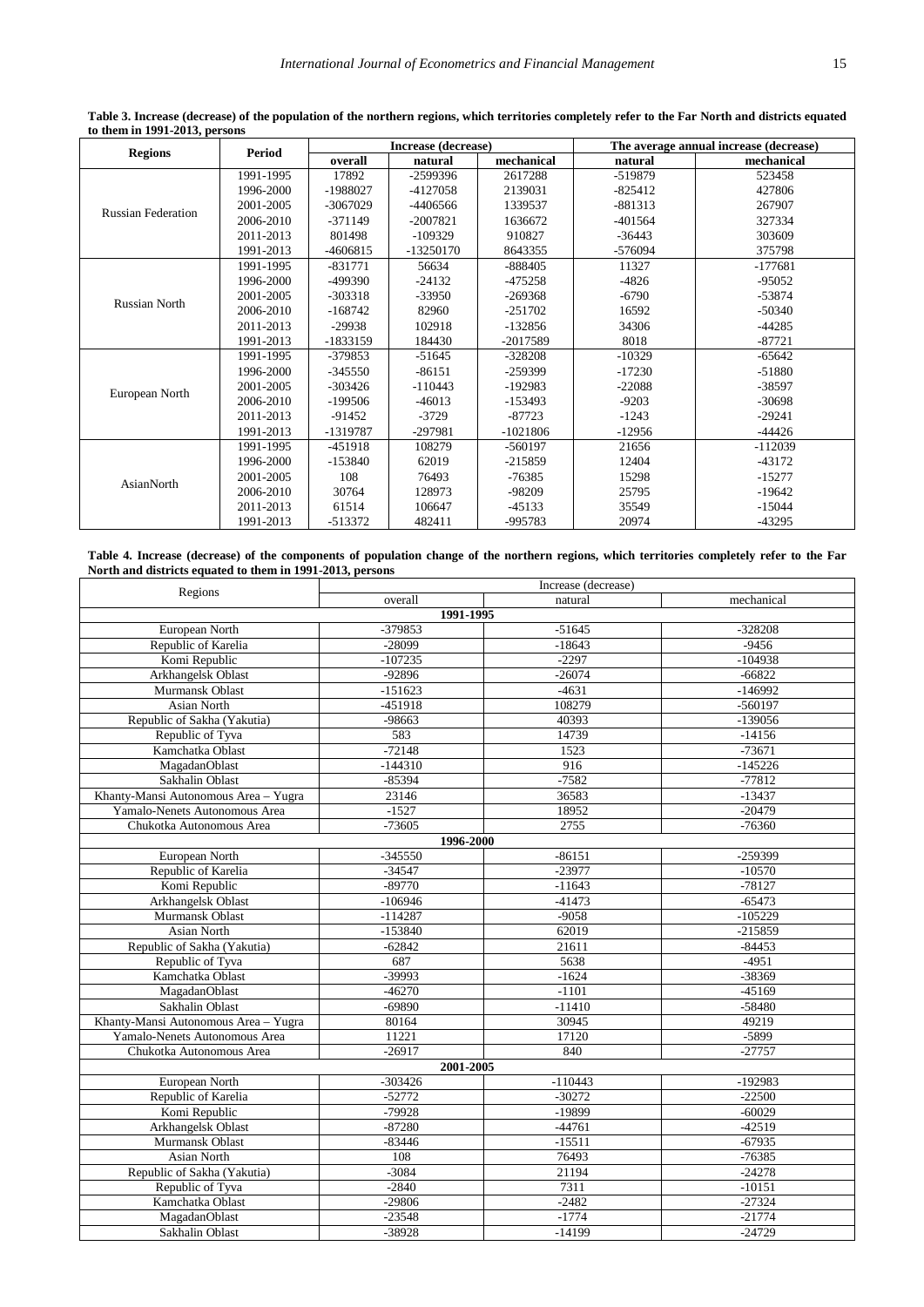| Khanty-Mansi Autonomous Area - Yugra | 84343     | 46464    | 37879     |  |  |
|--------------------------------------|-----------|----------|-----------|--|--|
| Yamalo-Nenets Autonomous Area        | 19114     | 19440    | $-326$    |  |  |
| Chukotka Autonomous Area             | $-5143$   | 539      | $-5682$   |  |  |
| 2006-2010                            |           |          |           |  |  |
| European North                       | $-199506$ | $-46013$ | $-153493$ |  |  |
| Republic of Karelia                  | $-33459$  | $-17292$ | $-16167$  |  |  |
| Komi Republic                        | $-63737$  | $-4464$  | $-59273$  |  |  |
| Arkhangelsk Oblast                   | $-56958$  | $-18330$ | $-38628$  |  |  |
| Murmansk Oblast                      | $-45352$  | $-5927$  | $-39425$  |  |  |
| <b>Asian North</b>                   | 30764     | 128973   | $-98209$  |  |  |
| Republic of Sakha (Yakutia)          | 3864      | 29665    | $-25801$  |  |  |
| Republic of Tyva                     | 5243      | 19649    | $-14406$  |  |  |
| Kamchatka Oblast                     | $-14935$  | $-95$    | $-14840$  |  |  |
| MagadanOblast                        | $-13863$  | $-1728$  | $-12135$  |  |  |
| Sakhalin Oblast                      | $-24382$  | $-6998$  | $-17384$  |  |  |
| Khanty-Mansi Autonomous Area - Yugra | 69342     | 63440    | 5902      |  |  |
| Yamalo-Nenets Autonomous Area        | 7540      | 24414    | $-16874$  |  |  |
| Chukotka Autonomous Area             | $-2045$   | 626      | $-2671$   |  |  |
|                                      | 2011-2013 |          |           |  |  |
| European North                       | $-91452$  | $-3729$  | $-87723$  |  |  |
| Republic of Karelia                  | $-8180$   | $-5263$  | $-2917$   |  |  |
| Komi Republic                        | $-27158$  | 4195     | $-31353$  |  |  |
| Arkhangelsk Oblast                   | -33095    | $-3656$  | $-29439$  |  |  |
| Murmansk Oblast                      | $-23019$  | 995      | $-24014$  |  |  |
| Asian North                          | 61514     | 106647   | $-45133$  |  |  |
| Republic of Sakha (Yakutia)          | $-3455$   | 23843    | $-27298$  |  |  |
| Republic of Tyva                     | 3629      | 14582    | $-10953$  |  |  |
| Kamchatka Oblast                     | $-1795$   | 1097     | $-2892$   |  |  |
| MagadanOblast                        | $-6222$   | $-138$   | $-6084$   |  |  |
| Sakhalin Oblast                      | $-5712$   | $-1827$  | $-3885$   |  |  |
| Khanty-Mansi Autonomous Area - Yugra | 60114     | 50954    | 9160      |  |  |
| Yamalo-Nenets Autonomous Area        | 14746     | 17748    | $-3002$   |  |  |
| Chukotka Autonomous Area             | 209       | 388      | $-179$    |  |  |
|                                      |           |          |           |  |  |

In 2001-2005 positive population growth in the Asian North provides the Khanty-Mansi Autonomous Area - 84,343 persons and the Yamal-Nenets Autonomous Area - 19114 persons. The first territory had a positive natural and mechanical growth, and the second - only natural.

In 2006-2010 the demographic situation in the European North remained still troubled, and all areas were natural and migratory population decline. In 2011-2013 the natural decline in the Komi Republic and Murmansk Oblast was replaced by natural growth due to the increasing number of births and the decrease in the number of deaths. Fertility growth is partly related to the fact that in the fertile age began to enter more numerous generations of women born in the 1980s, in part - with the increase of the intensity of fertility after the introduction of new measures to support families with children (priority national projects).

On the Asian North in 2006-2010 half of the area (Republic of Sakha, the Republic of Tuva, Khanty-Mansi Autonomous Area and Yamal-Nenets Autonomous Area) had a positive population growth due to natural increase, having a negative mechanical growth, except in the Khanty-Mansi Autonomous Area. The other half of the regions had negative population growth due to both migration loss, and through natural attrition, except Chukotka Autonomous Area. In 2011-2013 all the autonomous regions of the Asian North and the Republic of Tuva had positive population growth, all of the territory - the negative mechanical growth, except in Khanty-Mansiysk Autonomous Area.

**Table 5. The share of age groups in the general population of the northern regions, which territories completely refer to the Far North and districts equated to them in 1998, 2002 and 2010, persons**

<span id="page-4-0"></span>

| Year | <b>Population</b> | <b>Russian Federation</b> | <b>Russian North</b> | <b>European North</b> | <b>Asian North</b> |
|------|-------------------|---------------------------|----------------------|-----------------------|--------------------|
| 1989 | under working age | 24,5                      | 29,3                 | 27,0                  | 31,5               |
|      | working age       | 57,0                      | 61,8                 | 60,6                  | 63,1               |
|      | over working age  | 18,5                      | 8.9                  | 12.4                  | 5,4                |
| 2002 | under working age | 18,2                      | 21,2                 | 18,7                  | 23.5               |
|      | working age       | 61,3                      | 66,2                 | 64,9                  | 67,5               |
|      | over working age  | 20,5                      | 12,6                 | 16.4                  | 9.0                |
| 2010 | under working age | 16,2                      | 19,2                 | 16,7                  | 21.2               |
|      | working age       | 61,6                      | 64.9                 | 63.2                  | 66.4               |
|      | over working age  | 22,2                      | 15,9                 | 20,1                  | 12,4               |

Overall, in 1991-2013 all the territories of the European North had natural and migratory population decline. All territories of the Asian North had negative mechanical growth except Khanty-Mansiysk Autonomous Area; most territories had the natural increase except Magadan Oblast, Sakhalin Oblast and Kamchatka Krai.

The Russian North, having a negative migration balance with almost all regions of Russia, began to have a positive migration increase with countries near and far abroad (in total) since 2005. A special place in migration growth occupy the countries of Central Asia and the Caucasus. With them, the Russian North has a positive growth since 2004. The situation began to change in 2012. So if the migration gain in 2011 was 17503 persons, in 2012 already - 13077 persons. This is partly explained by the fact that as a result of economic growth in Azerbaijan and Kazakhstan, in which the levels of wage payment are the highest among the countries of origin of migrants, there is a decrease of migration flows to Russia from these countries. In this growing economy of Kazakhstan has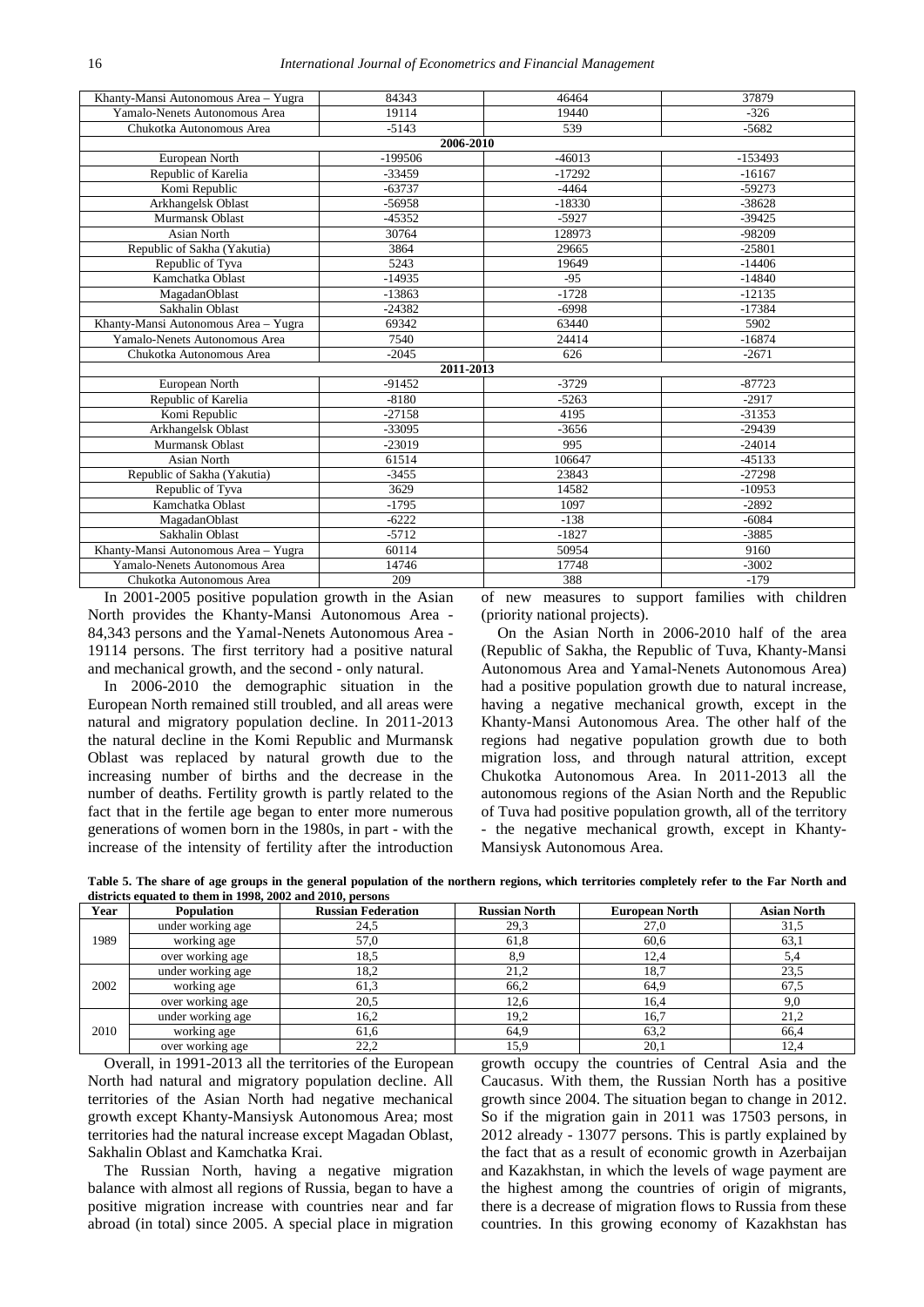become a serious competitor to Russia for labor migrants from Central Asia (primarily immigrants from Uzbekistan). A migration increase with Uzbekistan in 2011 was 4558 persons and in 2012 - 3267 persons [\(Table](#page-4-0)  [5\)](#page-4-0).

Formation age structure of the population in the northern territories is different from other regions of the country because of the specificity of population. In the north the share of children and persons in working-age is higher and the share of persons of advanced ages is lower. However, this advantage is gradually reduced to nothing. Objective and subjective factors of life of the population of northern areas create difficulties in their adaptation, stipulate conditions for the conservation of migratory high turnover and low survival rate. High migration mobility of the population supports the existence of a young age structure. If Russia's average share of persons of retirement age in 2010 was 22,2%, according to the Census of 2010, in the Far North - only 15,9%.

In relatively populated areas of the North, where gradually formed a stable population in terms of migration, we see a tendency to approach the Russian age proportions. Thus, in the Arkhangelsk Oblast and the Republic of Karelia the proportion of the elderly population exceeds 20%. Higher proportion of older people than the average for the regions of the Far North, in such regiobs as: Magadan Oblast, Murmansk Oblast and Sakhalin Oblas, Kamchatka Krai and the Republic of Komi. The proportion of persons of retirement age varies here from 16,7 to 19,6%.

Among the youngest regions in the Asian North are Yamalo-Nenets Autonomous Area (7,8%), Chukotka Autonomous Area (10.3%), Khanty-Mansiysk Autonomous Area (10,6%) and the Republic of Tuva (9,8%). In these regions the age structure of the population, until recently, the most depended on migration, which maintains a constant growth in the number and proportion of young age contingents.

In recent years, along with a negative natural growth, migration brings contribute to the decline in population. However, the structure of migration still contributes young age structure in the North. So among the arrivals from 2005 to 2012 there were the decrease of older persons and the increase of young people. The structure of migration increase (decrease) by age also shows a positive impact on the age structure of the population.

However, despite the positive migration in the northern regions there is the increasing the share of older people, and as a result, the growth of middle age. Here are some examples of the most common on the Northern territories. For the period 1979-2010 significantly increased the average age of the population: in Yakutia from 27,2 to 33,0 years, in the Khanty-Mansi Autonomous Area from 26,4 to 33,7 years and in the Komi Republic from 29,2 to 37,2 years. It should be noted that the preservation of the marked negative phenomena may create some problems for the innovative development of the economy of the North.

In the northern regions of Russia there are much higher proportion of the working population level – 64,9% versus 61,6% of Russia as a whole. The maximum proportion of the working population is in the Asian regions of the North (66,4%), where the hardest working and living conditions. Among the areas where the proportion of the

labor force is above average, there are Magadan Oblast, Khanty-Mansiysk, Chukchi and the Yamal-Nenets Autonomous Areas.

Between 1989 and 2010 the children population of the northern territories decreased from 29,3 to 19,2%. According to Russia, the share of children decreased from 24,5 to 16,2%. It should also be noted that in 2010 the proportion of children in the European North was up 4,5 percentage points lower than in the Asian north.

In the Russia North from 1979 to 2010 was marked the increased proportion of men than in the country as a whole. On the Asian North was marked higher proportion of men than in the European North. This situation can be explained by the intensity of migration flows, because in the North it is higher than in Russia as a whole, and on the Asian part the population is more mobile than on the European. In 1979 9 regions had more men than women: the Republic of Komi, the Republic of Sakha (Yakutia), Kamchatka Oblast, Magadan Oblast and Sakhalin Oblast, Nenets, Khanty-Mansiysk, Chukchi and Yamal-Nenets Autonomous Areas.

In the world other situation is traced. Though in 2013, women comprised only 48% of all international migrants worldwide, in the North, women constituted 52% of all migrants, while in the South they accounted for 43% [2].

The forecast of population presented by Rosstat till 2031 (high option) shows that population on the North of Russia will be reduced from 7 million 885 thousand (by 01.01.2014) to 7 million 801 thousand people, including on the European North from 3 million 469 thousand to 2 million 855 thousand people. As for the Asian North, here the population will increase from 4 million 416 thousand to 4 million 946 thousand people.

In the Russian North in demographic development and providing branches of a national economy with a manpower there is the extremely adverse situation and if for its correction not to make every effort, first of all from the state, consequences can be the most deplorable. This applies to the population of the strategically and geopolitically important lands, filling the budget, preserve the unique northern peoples. Acute problem is the reproduction of the population, maintaining and increasing demographic potential. They are formed, strengthened and pose a threat to sustainable development of the country.

Today it isn't possible to explore the North by former methods. Demographic crisis has pushed the organization to look for other ways and, above all, through the development of human resources, their education. According to the Census of 2010 education level of the population aged 15 years and over in northern regions was slightly higher than the all-Russian level: 996 against 994 counting on 1000 people. However, if we look at the levels of training, we can see that the Russian North loses population having postgraduate, higher and incomplete higher education: 257 against 280 counting on 1000 people, also wins on secondary and primary professional education: respectively 406 and 368.

## **5. Conclusion**

The analysis of the dynamics of population and sociodemographic characteristics allows a number of conclusions and proposals.